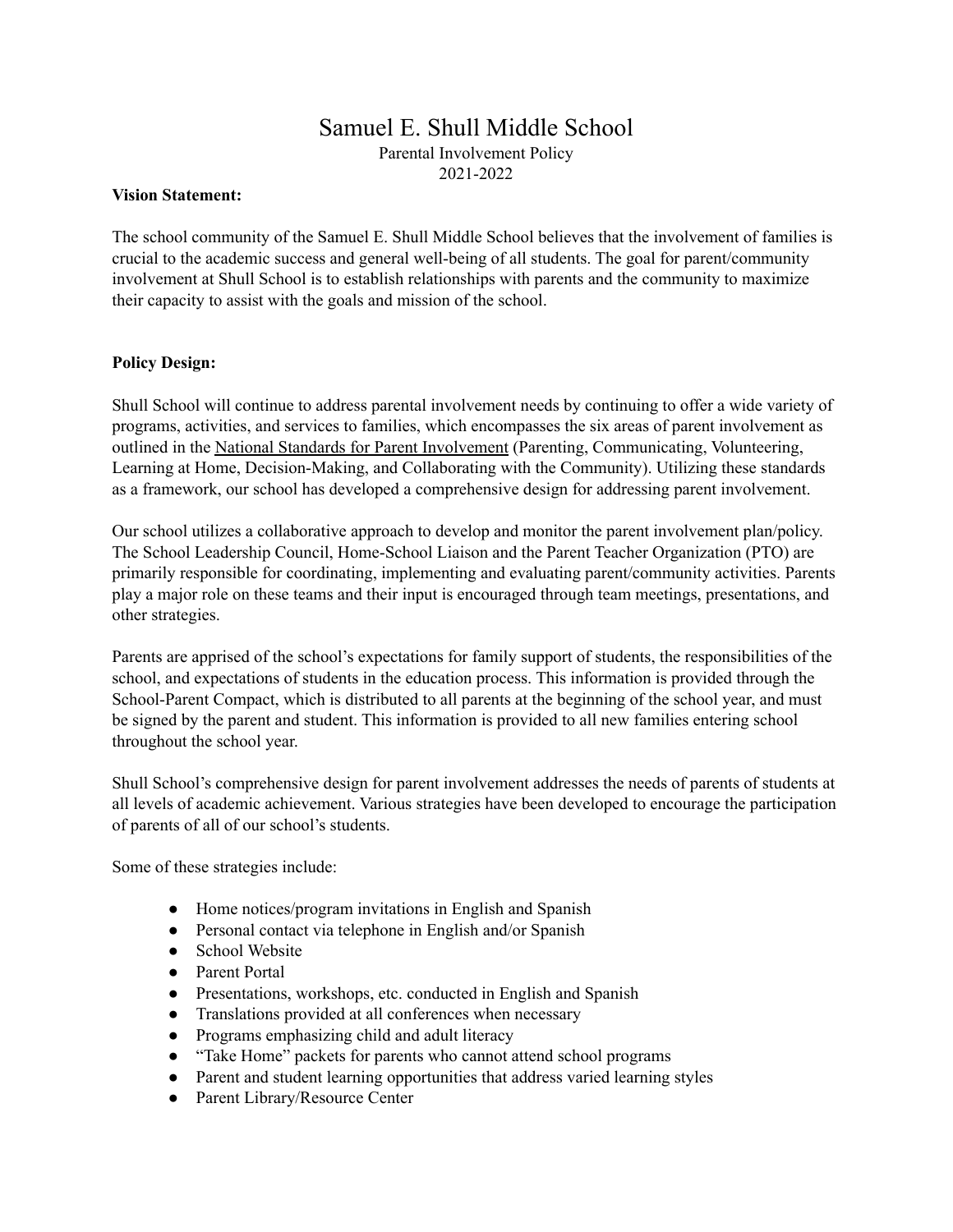Toward this end, Samuel E. Shull School will provide curriculum, instruction, and facilities of the highest standards while striving for academic excellence by involving representatives of all segments of the school community in shared decision-making.

We will encourage our families to:

- Monitor students' attendance.
- Assure that students arrive at school on time.
- Make certain that students come to school dressed in the school uniform in order to comply with mandatory policy.
- Make sure homework is completed and planners are signed.
- Attend parent / teacher conferences.
- Become members of the school's Parent Team.
- Volunteer to participate at school functions.
- Participate, as appropriate, in decisions relating to their children's education.
- Allow students to participate in extended day activities.
- Stay informed about their child's education and communicating with the school by promptly reading all notices from the school or the school district either received by their child, by mail or by phone.
- Attend parent workshops.
- Support the School's Assertive Discipline Plan and the District's Code of Conduct.
- Serve on the School Leadership Council.

The comprehensive design for parent involvement at Samuel E. Shull Middle School ensures that all stakeholders will share in the responsibility of planning and implementing strategies in a peaceful, safe and supportive environment that is conducive to academic success for all students.

# **Policy:**

To provide an environment that is supportive of meaningful school, family, and community partnerships, our school will provide:

- 1. A welcoming family friendly environment
	- Courteous and respectful greetings/interactions from all staff members.
	- Comfortable, inviting atmosphere with information for parents prominently displayed and made available in high traffic areas.
	- Parent resources regarding child development, educational information, school and community resources available in areas of easy access to parents.
- 2. Programs / activities to engage parents in improvement of student achievement
	- Student work displayed throughout the building.
	- Parent workshops, programs, seminars, etc., explaining strategies for support and reinforcing classroom instruction at home.
	- Student progress reported regularly to parents according to scheduled school conference schedule and at other times based on needs and recommendations of school personnel and/or parents.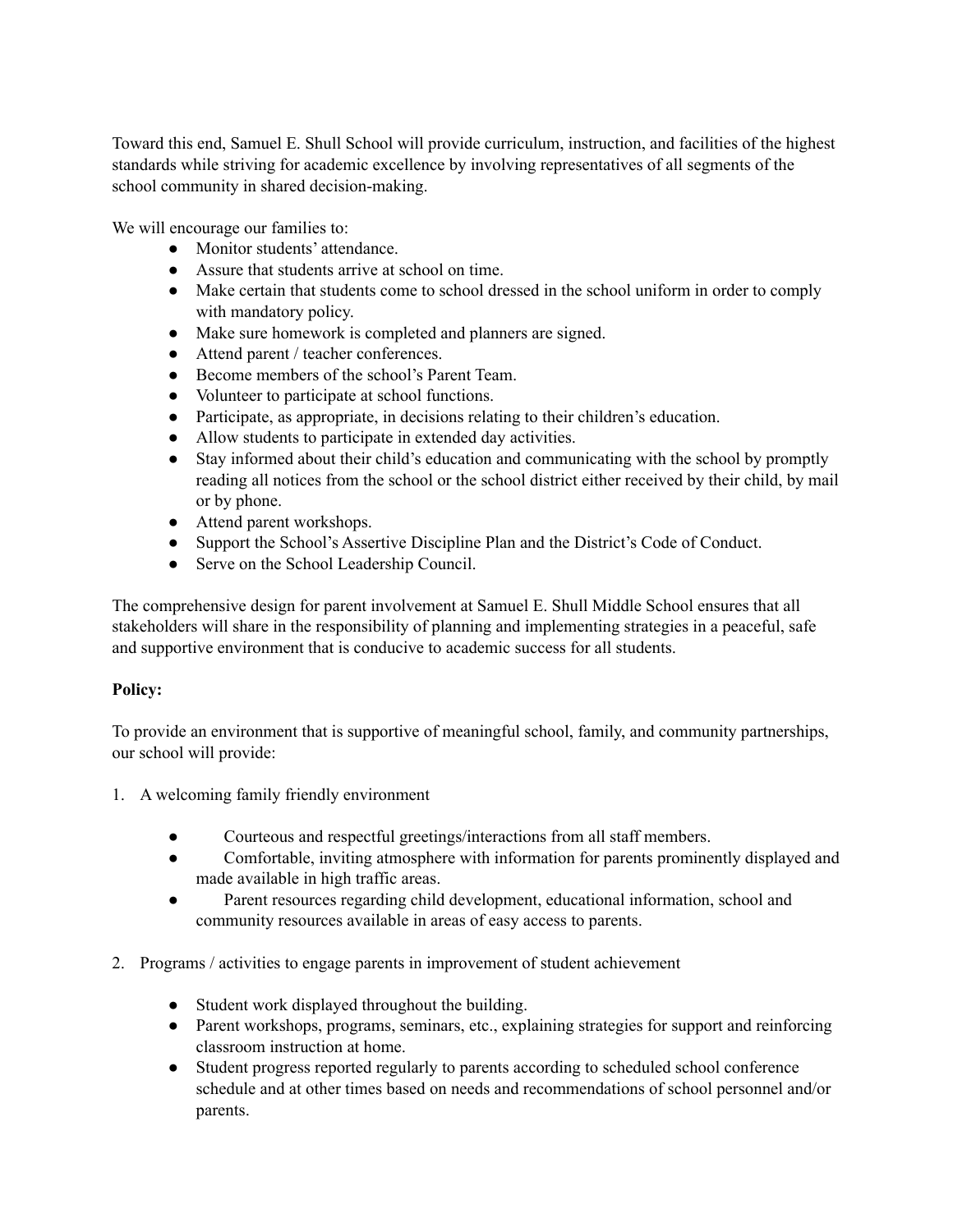- Parent workshops and activities scheduled at various times to allow most parents to participate.
- 3. Establishment of positive relationships between staff and families
	- Opportunities provided throughout the school year for staff and families to participate together in various programs and activities.
	- New families are welcomed courteously, and provided with appropriate information regarding school programs, activities, schedules and resources.
	- Staff utilizes various means to communicate with families regularly including phone calls, email, in-person conferences, home notices.
	- Staff members serve as a family support team to provide resource information relevant to needs of families.
	- A Home-School Liaison coordinates strategies to encourage and support parent, family and community involvement.
- 4. Self-Development opportunities for parents
	- School committees reflect the diversity of the student population and all parents are apprised of meetings and other opportunities where their input is expected.
	- Parents assist in the development of school improvement projects and are provided with appropriate information to improve their capacity to assist with such projects.
	- The school is open and accessible and parents are encouraged to meet with appropriate school personnel to address concerns, issues, etc.
- 5. Professional development for staff and families that promotes an effective climate for the development of positive school / family relationships
	- Teachers learn about successful approaches for working effectively with families from diverse backgrounds and experiences.
	- Information on cultural competence and diversity is made available to staff.
	- Families and staff participate in shared learning experiences to enhance collaboration.
	- Community resources are researched and solicited to assist staff and families in achieving the school's goals.
	- Families are provided with opportunities to learn how the school works and to understand school policy, regulations and procedures.

This policy was developed with input from all constituents utilizing the following strategies:

- Information from surveys, evaluations, parent feedback, etc.
- Discussions at meetings of committees where parents are represented.
- Policy in draft form widely distributed for comment.
- Policy revised through consensus according to input.

This policy will be reviewed yearly, updated and/or revised utilizing the process outlined above.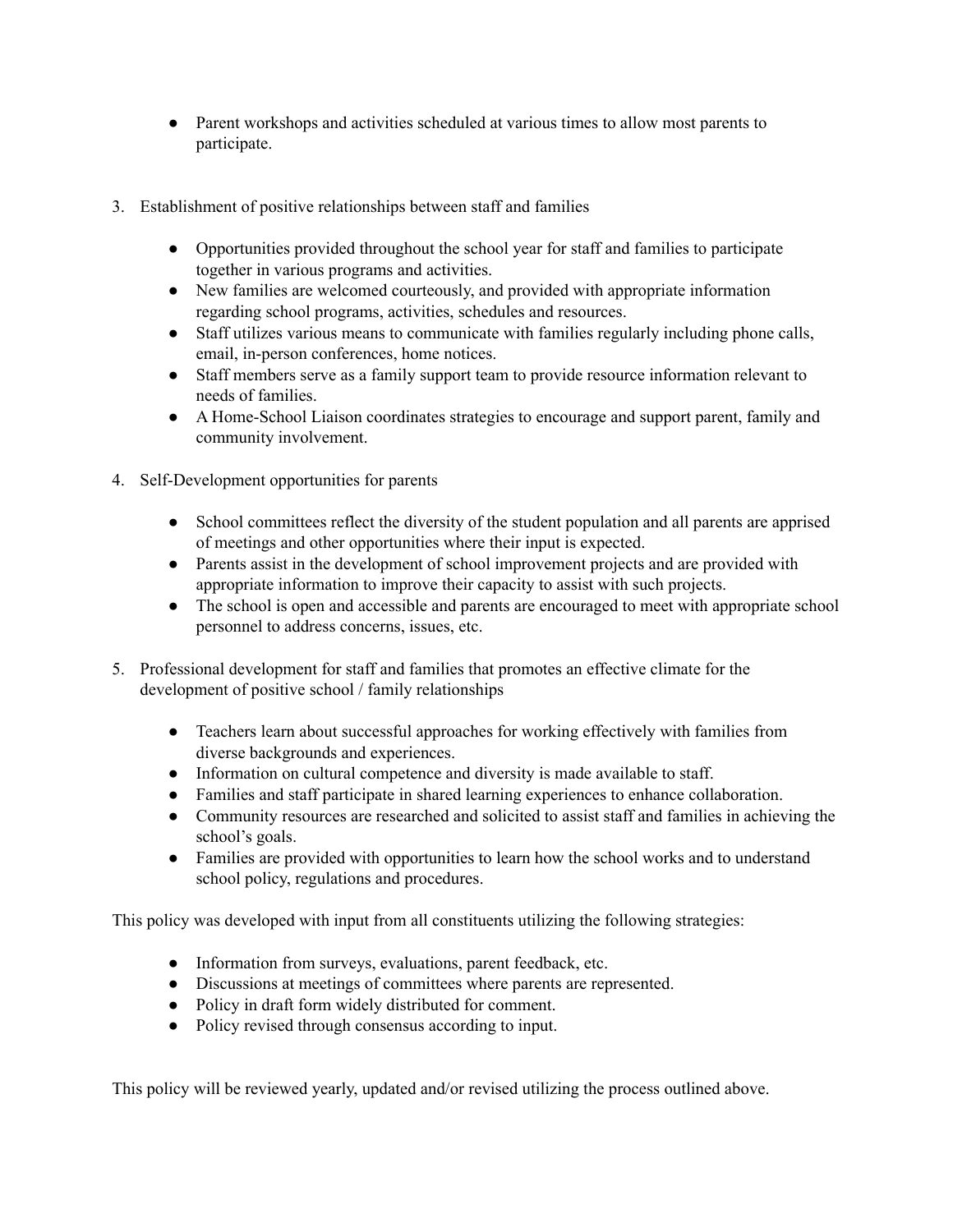# Escuela Intermedia Samuel E. Shull

Política de la participación de padres 2021-2022

### **Declaración de visión:**

La comunidad escolar de la Escuela Intermedia Samuel E. Shull cree que la participación de familias es crucial para el éxito académico y el bienestar de todo alumno. El objetivo para la participación de padres y comunidad en la Escuela Shull es de establecer relaciones con los padres y comunidad para poder maximizar sus capacidades para asistir a la escuela en sus metas y misión.

### **Diseño de la política:**

La Escuela Shull continuará en dirigirse a las necesidades de la participación de padres por medio de una continuación de variadas programas, actividades, y servicios para familias, los cuales incluyen las seis áreas de participación de padres (Crianza, Comunicación, Voluntariado, Aprendizaje en el hogar, Tomar decisiones, y Colaboración con la comunidad) delineados en Los Estándares Nacionales Para Participación de Padres. Al utilizar estos estándares como esbozo, nuestra escuela ha desarrollado planes detallados para dirigirse a la participación de padres.

Nuestra escuela utiliza una estrategia colaborativa para elaborar y monitorear la política de la participación de padres. El Cónsul de Liderazgo Escolar, el Enlace de Hogar-Escuela, y la Organización de Padres y Maestros (PTO, por sus siglas en inglés) en nuestra escuela, son responsables por coordinar, implementar, y evaluar las actividades de padres y comunidad. Los padres juegan un papel importante en estos equipos y apoyamos sus contribuciones por medio de reuniones, presentaciones, y otras estrategias.

Se informa a los padres en cuanto a las expectativas de la escuela, relacionadas al apoyo familiar de los alumnos, las responsabilidades de la escuela, y las expectativas que se tiene de los estudiantes en el proceso educativo. Se provee esta información por medio del Compromiso entre Escuela y Padres, lo cual se distribuye a todos los padres al comienzo del año escolar, y que debe ser firmado por los padres y los alumnos. Esta información es proveída a todas las familias nuevas que entran a la escuela durante el año escolar.

El plan detallado de la Escuela Shull para la participación de padres se dirige a las necesidades de los padres de alumnos a todo nivel de logro académico. Se han desarrollado varias estrategias para apoyar la participación de los padres de todos los alumnos de nuestra escuela.

Algunas de estas estrategias incluyen:

- Notificaciones e invitaciones enviadas a casa en español y en ingles
- $\bullet$  Comunicación por teléfono en español y/o e ingles
- Sitio web escolar
- Portal informativo para padres
- Presentaciones y talleres dirigidos en español e ingles
- Traducciones proveídos en todas las conferencias cuando sea necesario
- Programas que enfatizan la lectoescritura para niños y adultos
- Paquetes informativos "Para casa" para padres que no pueden asistir a programas escolares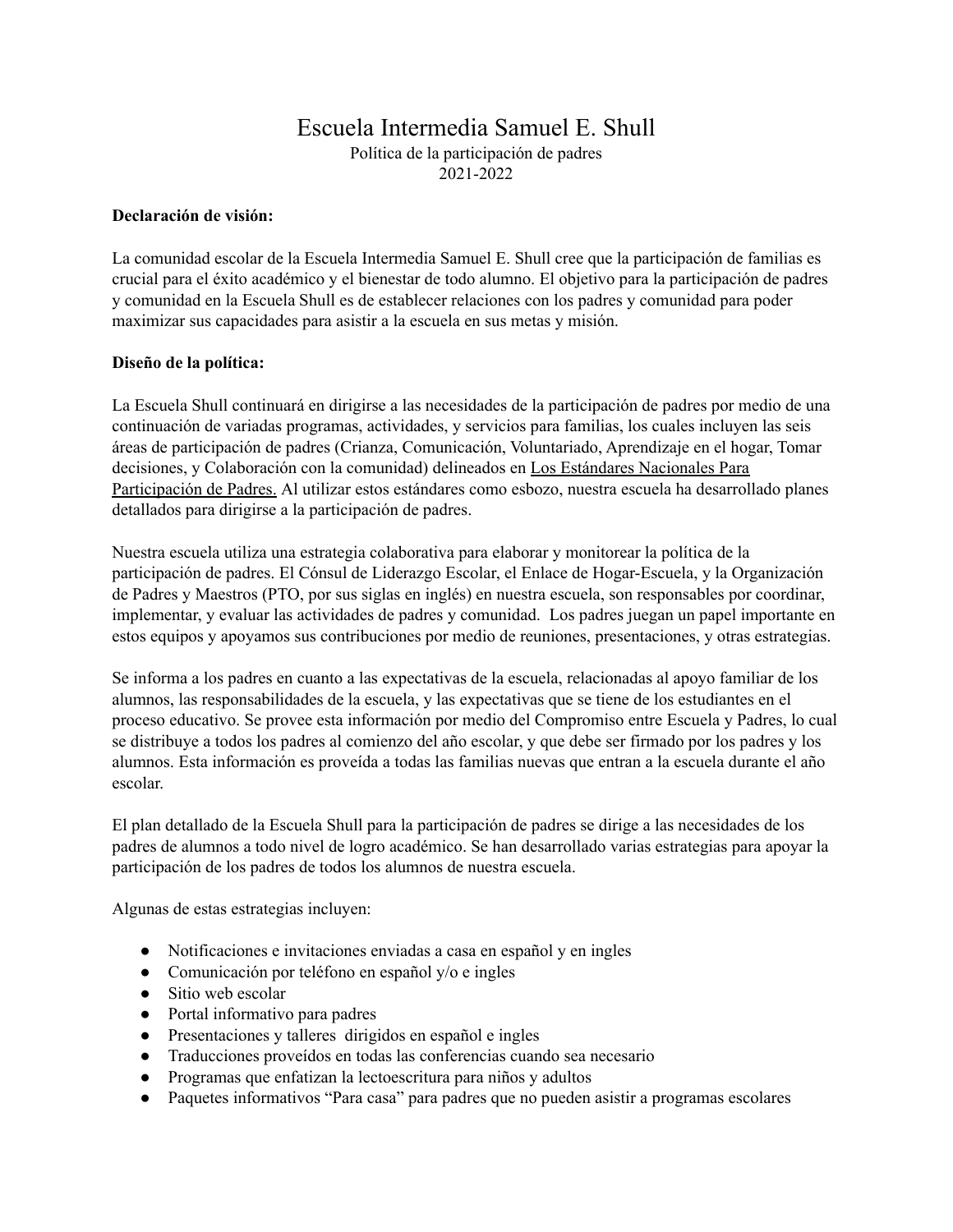- Oportunidades de aprender para padres y estudiantes, incluyendo variados estilos de aprendizaje
- Biblioteca y centro de recursos para padres

Con este fin en mente, la Escuela Samuel E. Shull proveerá un plan de estudio, instrucción, e instalaciones de alta calidad mientras se esfuerce por la excelencia académica al promover la participación de representantes de todos los segmentos de la comunidad escolar en la toma de decisiones compartidas.

Alentaremos a nuestras familias a:

- Monitorear la asistencia de los estudiantes
- Asegurar que los alumnos lleguen a la escuela a tiempo
- Asegurar que los alumnos lleguen a la escuela con el uniforme puesto para poder cumplir con la política obligatoria
- Asegurarse de que la tarea este completa y que las agendas estén firmadas
- Asistir a las conferencias de padres y maestros
- Hacerse miembros del equipo escolar de padres
- Ser voluntario y participar en las funciones escolares
- Participar, según sea apropiado, en las decisiones relacionadas a la educación de sus hijos
- Permitir que los alumnos participen en actividades después de horas de clases
- Mantenerse informados en cuanto a la educación de sus hijos, estar pendientes de la escuela por medio de notificaciones escolares o del distrito, recibidos por medio del niño, o por correo, o por teléfono
- Asistir a talleres para padres
- Apoyar el plan de disciplina de la escuela y las reglas de conducta del distrito
- Participar en el Cónsul de Liderazgo de la escuela

Este plan detallado para la participación de padres en la Escuela Samuel E. Shull asegura que todos los interesados compartan la responsabilidad de planear e implementar estrategias en un ambiente tranquilo, seguro, y apoyador que sea conducente al éxito académico de todo estudiante.

# **Política:**

Para proveer un ambiente que fomenta la colaboración entre escuela, familia, y comunidad, nuestra escuela proveerá:

- 1. Un ambiente acogedor para familias
	- Corteses y respetuosos saludos e interacciones de todo el personal escolar
	- Un ambiente cómodo y acogedor con información para padres prominentemente colocado y

disponible en lugares de alto tráfico

- Recursos para padres acerca del desarrollo infantil, información educativo, y recursos escolares y comunitarios disponibles en áreas accesibles para padres
- 2. Programas y actividades para envolver a los padres en el mejoramiento del logro académico
	- Exposición de trabajo estudiantil por toda la escuela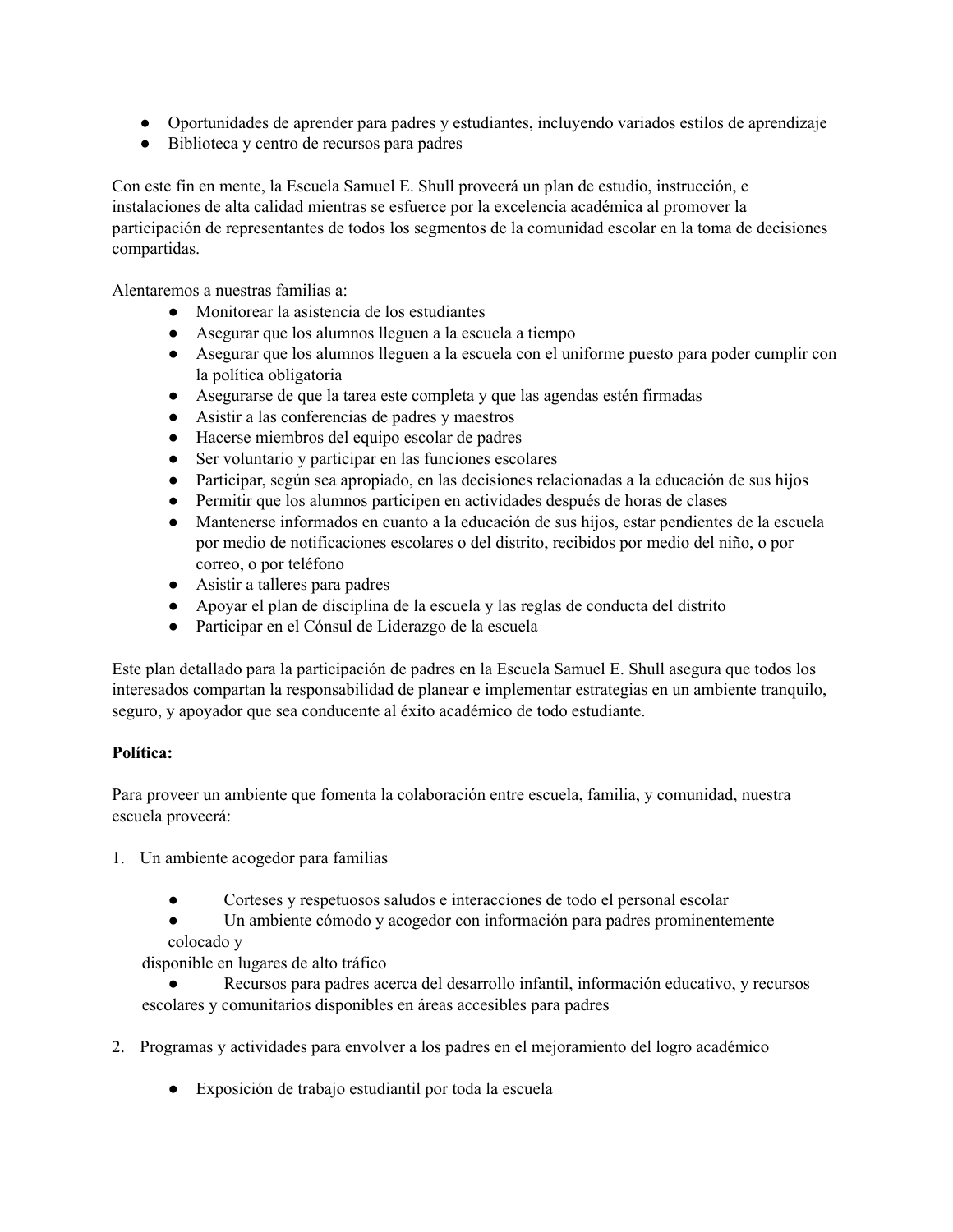- Talleres para padres, programas, cursillos, etc., los cuales explican estrategias para apoyar y reforzar la instrucción escolar en el hogar
- Reportes de progreso estudiantil entregados regularmente a los padres de acuerdo a un plan de conferencias escolares, y durante otras ocasiones, según las necesidades y las recomendaciones del personal de la escuela y/o los padres
- Talleres y actividades para padres programadas a varias horas permitiendo que la mayoría de padres puedan asistir
- 3. Establecimiento de relaciones positivas entre el personal escolar y las familias
	- Oportunidades durante todo el año escolar para que el personal y las familias participen juntos en varios programas y actividades
	- Se da la bienvenida a familias nuevas, y se les provee información en cuanto a programas escolares, actividades, horarios, y recursos
	- El personal utiliza varios medios de comunicación para mantenerse en contacto con las familias, incluyendo llamadas telefónicas, correo electrónico, conferencias, y noticias
	- Algunos miembros del personal forman un equipo de apoyo para familias para proveerles información acerca de recursos que les puedan servir
	- Un Enlace entre Hogar y Escuela coordina estrategias para fomentar y apoyar la participación de padres, familias, y comunidad.
- 4. Oportunidades de auto-desarrollo para padres
	- Los comités escolares reflejan la diversidad de la populación estudiantil, y todos los padres son informados en cuanto a reuniones y otras oportunidades donde se espera su participación
	- Los padres ayudan en el desarrollo de proyectos para el mejoramiento de la escuela, y se les provee información apropiada para mejorar su capacidad de asistir en estos proyectos
	- La escuela está abierta y accesible y se les invita a los padres a reunirse con el personal apropiado para dirigirse a preocupaciones, problemas, etc.
- 5. Actividades para desarrollo profesional para el personal escolar y las familias, para promover un ambiente eficaz para el desarrollo de relaciones positivas entre escuela y familia
	- Los maestros aprenden acerca de estrategias para trabajar eficazmente con familias de diversos orígenes y experiencias
	- Información en cuanto a la competencia cultural y la diversidad es disponible para el personal escolar
	- Las familias y el personal participan juntos en experiencias que fomentan la colaboración
	- Se investiga y se solicita recursos de la comunidad para asistir al personal y a las familias a lograr los objetivos de la escuela
	- Se provee oportunidades a las familias para aprender cómo funcionan las escuelas, y para entender la política escolar, las reglas, y los procedimientos

Esta política ha sido desarrollada con la contribución de todos los colaboradores utilizando las siguientes estrategias:

- Información de encuestas, evaluaciones, comentarios de los padres, etc.
- Discusiones en reuniones de comités donde se presentaban padres